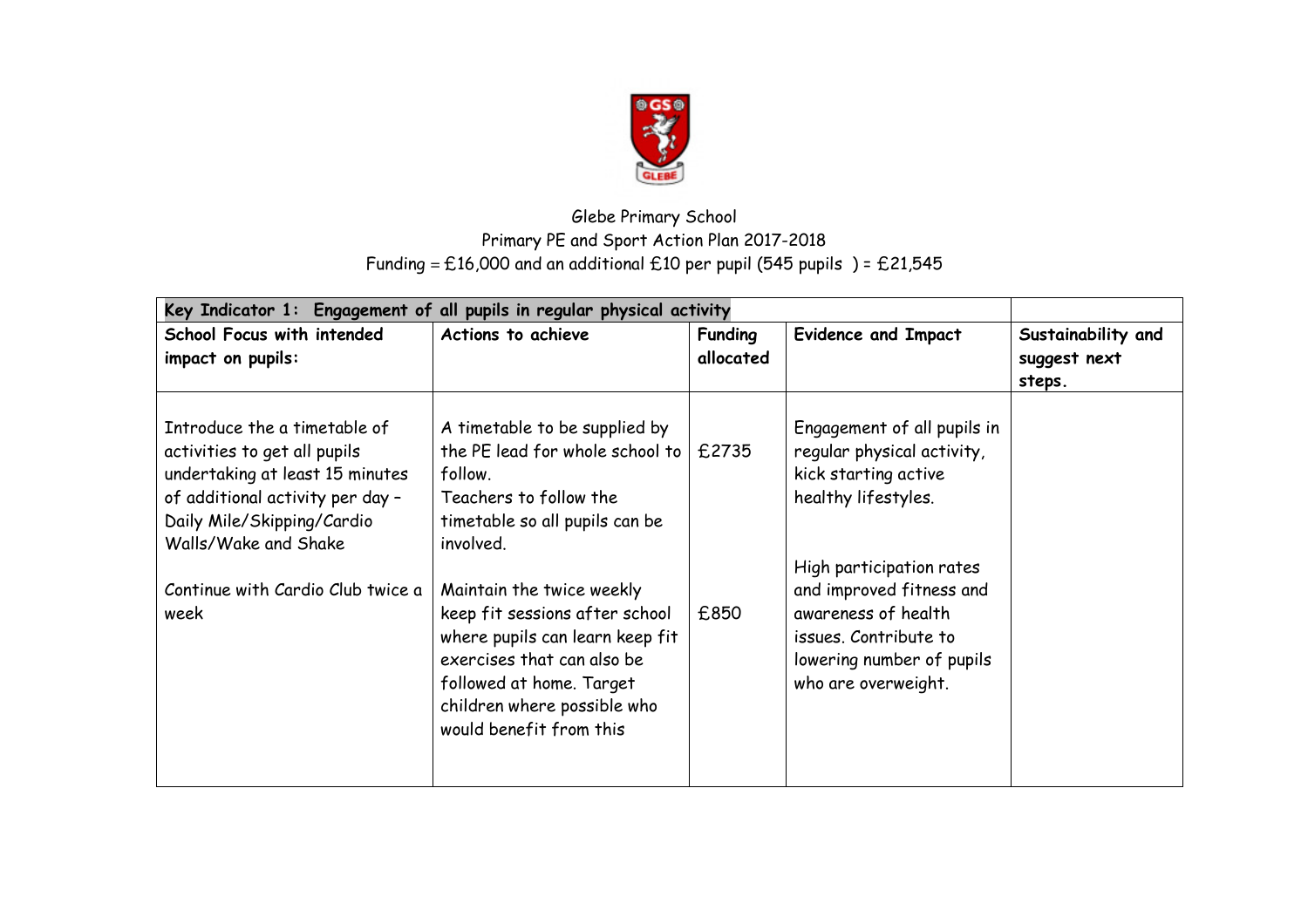| Key Indicator 2: The profile of PE and Sport being raised across the school as a tool for whole school improvement |                                 |       |                             |  |  |
|--------------------------------------------------------------------------------------------------------------------|---------------------------------|-------|-----------------------------|--|--|
| Pupils are recognised in                                                                                           | Achievements celebrate in       | £3950 | Notice boards and TV are    |  |  |
| achievement assemblies every                                                                                       | assembly (match results and     |       | full of information about   |  |  |
| Friday to ensure the whole                                                                                         | notable achievemnets in         |       | matches/clubs/result and    |  |  |
| school is aware of the                                                                                             | lessons)                        |       | pupils are keen to get      |  |  |
| importance of PE and Sport and                                                                                     | Different classes to do dance   |       | involved.                   |  |  |
| to encourage all pupils to aspire                                                                                  | and gymnastics displays.        |       |                             |  |  |
| to being involved in the                                                                                           |                                 |       |                             |  |  |
| assemblies.                                                                                                        |                                 |       |                             |  |  |
|                                                                                                                    |                                 |       |                             |  |  |
| Notice boards and TVs in the                                                                                       |                                 |       |                             |  |  |
| entrance to raise the profile of                                                                                   |                                 |       |                             |  |  |
| PE and Sport for all visitors and                                                                                  |                                 |       |                             |  |  |
| parents                                                                                                            |                                 |       |                             |  |  |
|                                                                                                                    |                                 |       |                             |  |  |
| Engage in effective partnerships                                                                                   | To introduce "taster sessions"  |       | Increased participation in  |  |  |
| with local partners to deliver a                                                                                   | for children to experience      |       | sport and children          |  |  |
| broad experience of sports and                                                                                     | different sports ie taekwondo,  |       | experience a broader        |  |  |
| activities.                                                                                                        | archery, bmx                    |       | range of sports and         |  |  |
|                                                                                                                    |                                 |       | activities.                 |  |  |
|                                                                                                                    | Work with experts in            |       |                             |  |  |
|                                                                                                                    | different sports to deliver     |       | Raise the profile of PE and |  |  |
|                                                                                                                    | taster days for children in KS1 |       | sport across the school.    |  |  |
|                                                                                                                    | and KS2.                        |       |                             |  |  |
|                                                                                                                    |                                 |       |                             |  |  |
|                                                                                                                    | Link with local schools         |       |                             |  |  |
|                                                                                                                    | (Primary and Secondary) to      |       |                             |  |  |
|                                                                                                                    | deliver sports festivals.       |       |                             |  |  |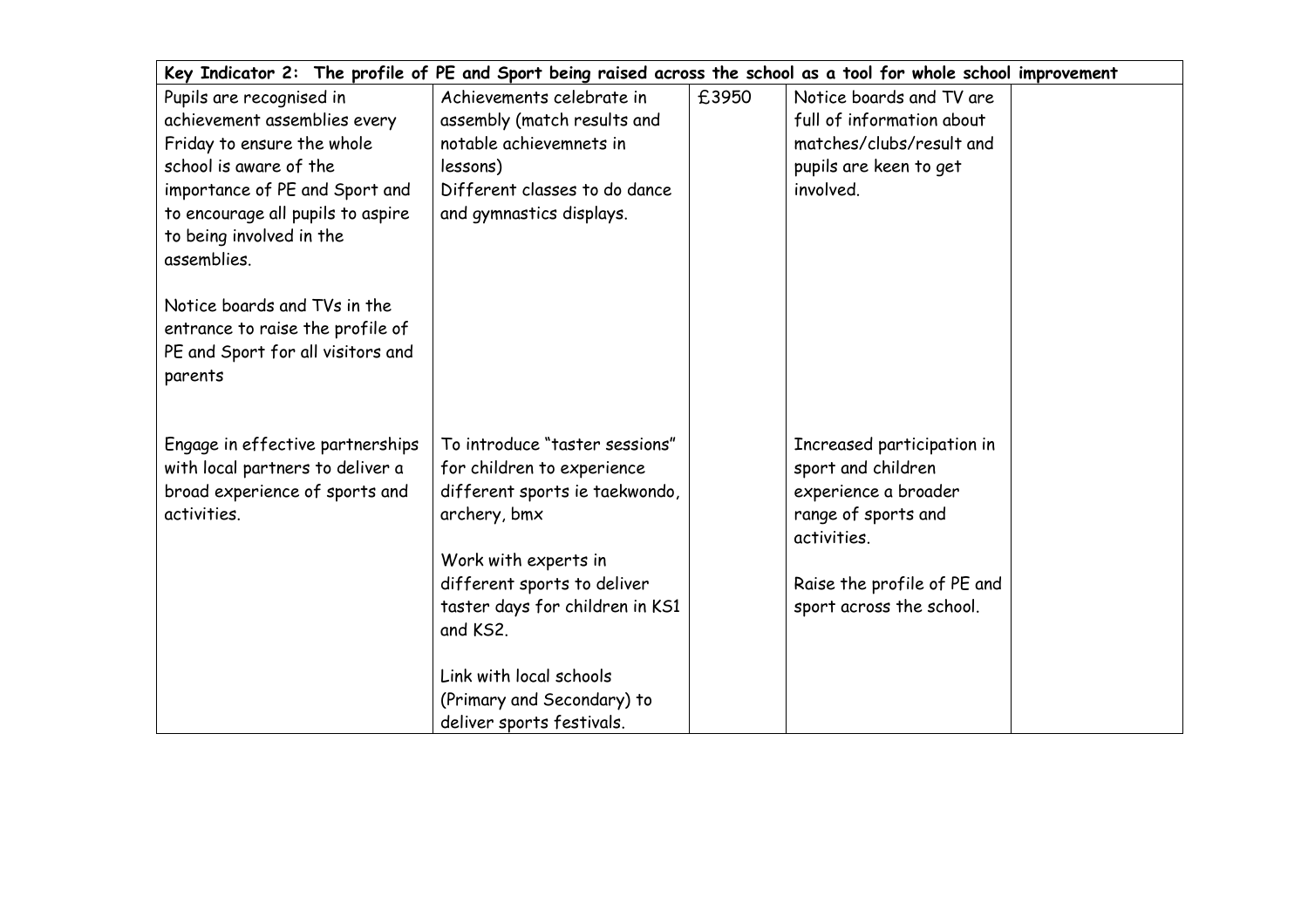| Key Indicator 3: Increased confidence, knowledge and skills of al staff in teaching PE and Sport                                                                                                                                                                                                                                                            |       |                                                                                                                                            |  |
|-------------------------------------------------------------------------------------------------------------------------------------------------------------------------------------------------------------------------------------------------------------------------------------------------------------------------------------------------------------|-------|--------------------------------------------------------------------------------------------------------------------------------------------|--|
|                                                                                                                                                                                                                                                                                                                                                             |       |                                                                                                                                            |  |
| PE teacher from Douay to<br>team teach Dance to year<br>groups.<br>Northwood gymnastics coach<br>to team teach gymnastics to<br>year groups.<br>Dance teachers from local<br>dance academy delivering<br>dance lessons<br>CPD opportunities with sport<br>specialists in Cricket (Middx<br>Cricket Club) and tennis<br>Cricket coaching for Year 4<br>and 5 | £4950 | Increased confidence and<br>better subject leadership<br>skills enabling the subject<br>lead to professional<br>learning for all subjects. |  |
|                                                                                                                                                                                                                                                                                                                                                             |       |                                                                                                                                            |  |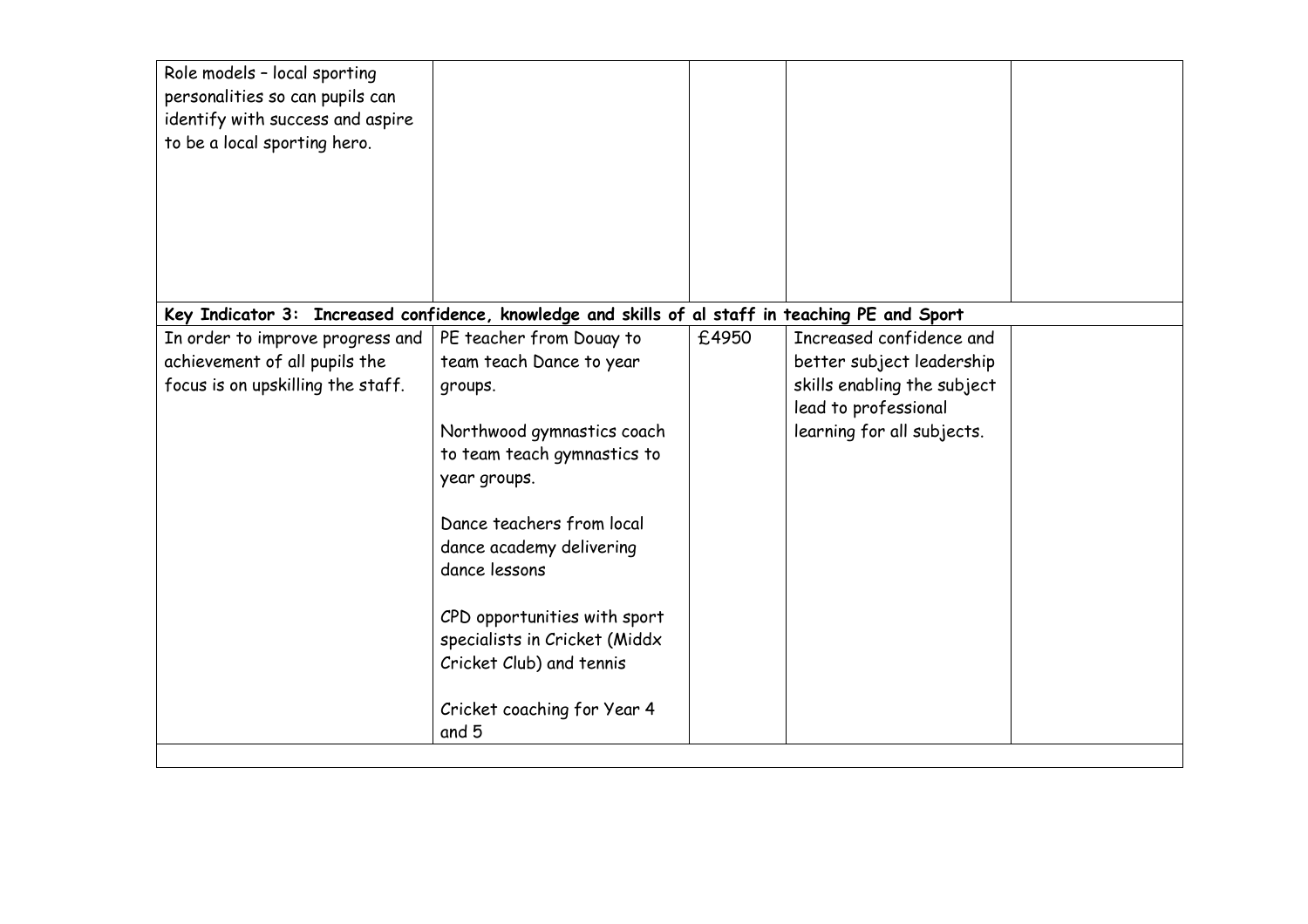| Key Indicator 4: Broader experience of a range of sports and activities offered to all pupils |                                  |       |                        |  |  |
|-----------------------------------------------------------------------------------------------|----------------------------------|-------|------------------------|--|--|
| Focus particularly on those pupils                                                            | Arrange a pupil survey to        |       |                        |  |  |
| who do not take up additional PE                                                              | ascertain what pupils would      |       |                        |  |  |
| and Sport opportunities                                                                       | like and involve external        |       |                        |  |  |
|                                                                                               | coaches.                         |       |                        |  |  |
| Key Indicators 5: Increased Participation in competitive sport                                |                                  |       |                        |  |  |
| Introduce additional competitive                                                              | FA qualified coach to develop    | £3960 | More girls involved in |  |  |
| sports identified by pupils in                                                                | Y5 and Y6 girls football team.   |       | competitive sports.    |  |  |
| recent survey in order to engage                                                              |                                  |       |                        |  |  |
| more pupils.                                                                                  | Arrange friendly competition     |       |                        |  |  |
|                                                                                               | inter/intra school - with        |       |                        |  |  |
|                                                                                               | Breakspear and Douay.            |       |                        |  |  |
|                                                                                               |                                  |       |                        |  |  |
|                                                                                               |                                  |       |                        |  |  |
| Engage more girls in inter/intra                                                              | Coaches run lunchtime and        |       |                        |  |  |
| school teams particularly those                                                               | after school clubs in:           |       |                        |  |  |
| who are disaffected.                                                                          | Cross country<br>$\bullet$       |       |                        |  |  |
|                                                                                               | Girls' football                  |       |                        |  |  |
|                                                                                               | Cricket                          |       |                        |  |  |
|                                                                                               | Rugby                            |       |                        |  |  |
| Additional extra curricular                                                                   | Hockey                           |       |                        |  |  |
| coaching to enable pupils to take                                                             | Coaching sessions culminate in   |       |                        |  |  |
| part in inter school sport                                                                    | participation in an inter school |       |                        |  |  |
|                                                                                               | tournament.                      |       |                        |  |  |
|                                                                                               | As part of this, additional      |       |                        |  |  |
|                                                                                               | resources have been              |       |                        |  |  |
|                                                                                               | purchased to support the         |       |                        |  |  |
|                                                                                               | activities.                      |       |                        |  |  |
|                                                                                               |                                  |       |                        |  |  |
|                                                                                               |                                  |       |                        |  |  |
|                                                                                               |                                  |       |                        |  |  |